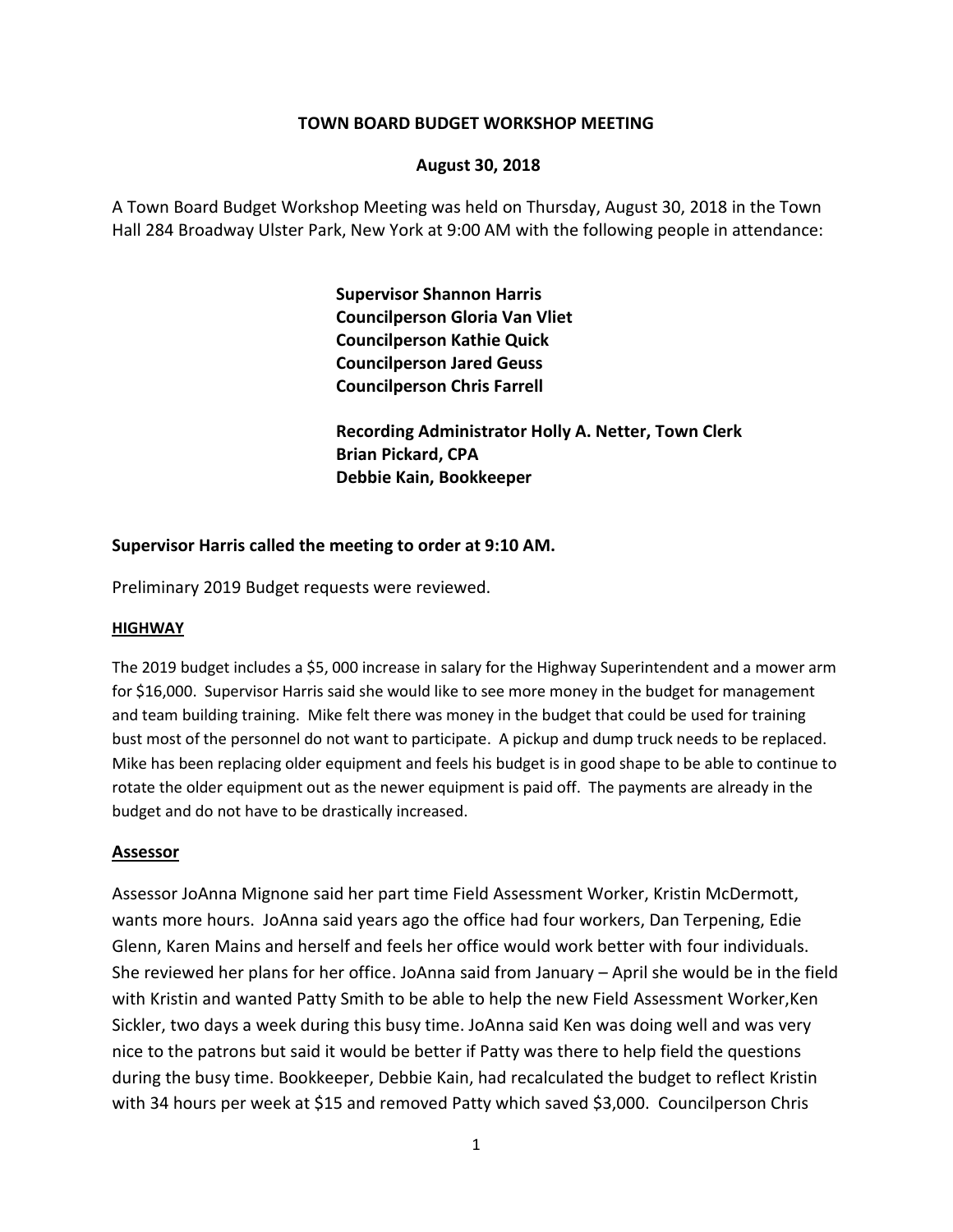Farrell suggests Joanna make a list of frequently asked questions and review them with Ken ahead of time. If there were questions asked that he did not know he could simply say I'll get back to you and follow up with them.

# **Tax Collector – Bernice McNierney**

Bernice McNierney asked to have her Deputy's salary raised to \$16 per hour. Trish Gallo had previously worked for Ulster County in the finance department and was the individual the Tax Collector's reconciled their warrant with. Trish has a vast knowledge of the tax collection process.

# **Building Department – Salvatore Morello III**

Councilperson Gloria Van Vliet asked if the Building Inspector had enough help since Sal has been so busy and he will be need to attend more meetings for all of the zoning changes that need to be made. Sal said he'd love to have Fire Inspector, Rich Valentine, work more however, he has another job and is unable to work additional hours. Rich is a fantastic worker and Sal is glad to have him. The Board let Sal know if he felt he needed more help they were willing to work with him since his office brings in revenue to offset the cost. Brian Pickard said every hour the additional person works you make money, which is a win win situation. Sal requested an increase for clothing and rain gear. Safety lights were discussed for the vehicle last year but they were not replaced. The Board gave Sal permission to purchase safety lights now out of the 2018 budget. Sal also said the Town Vehicle is 5 years old and increased funds for vehicle maintenance are needed. Sal also accounted for his revenues increasing in 2019.

# **Recreation – Kathy Disciullo**

Camper participant fees will be increased to \$275 for residents and \$325 for non residents. This year the camp had 97 residents and 16 non residents attend. Kathy also accounted for the minimum wage increase which will be \$11.10 /hr. in 2019. Supervisor Harris said she had received feedback that there were not enough field trips. The Bruderhof has offered their camp on Carney Road for fishing. Kathy will contact the Bruderhof as well as the Health Department since it is a day trip to see if there is anything special that needs to be done. PEAA insurance needs to be looked into. The coverage the Town provides is for the liability of the field use, not coverage for the players. PEAA needs their own insurance which should be paid for out of registration fees and the stipend the Town gives in 2019 called for \$2,000. John Cutrone is starting a special league in town for autistic and developmentally disabled children. Councilperson Guess said he would like to see the stipend at \$2,500 with the hope the PEAA would give John \$500 to use toward the new league. The Recreation Committee can request/suggest \$500 be dedicated to the new soccer league. The Recreation Committee is looking into a handicap playground. Recreation fees collected by the Planning Board can be used for improvements for the parks. The Recreation Committee is also looking at having a movie night at Freer Park which is approximately \$1,000 per movie. Kathy said she is working with the library to see if we can "umbrella"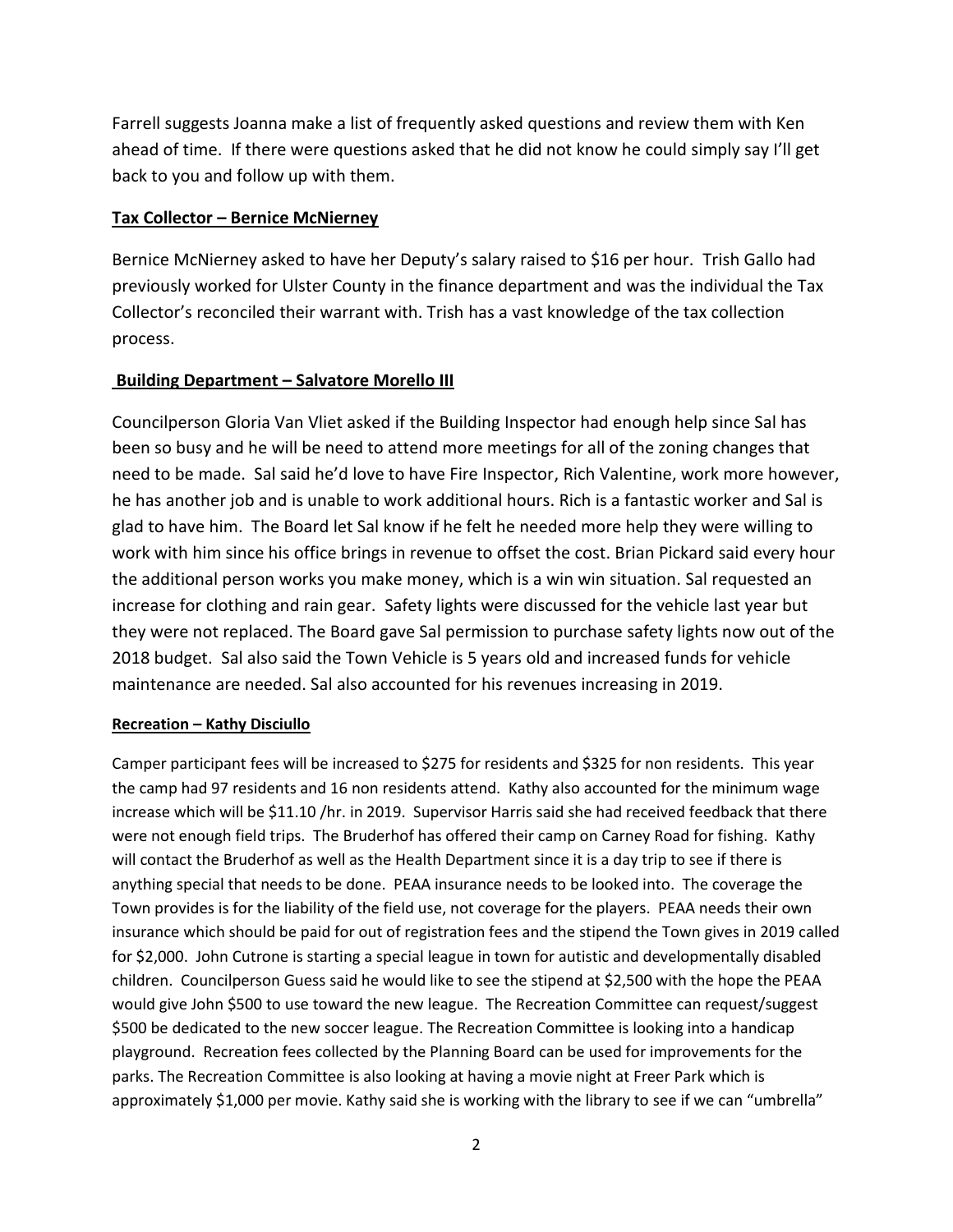under their copyright policy, which they already have in order to show movies inside which may lower the cost.

# **Town Clerk**

The Town Clerk is the only department head without a space for privacy. Town Clerk Netter met with a business which is on the state bid list to obtain a quote for two walls to create a private area. Councilperson Guess said the State found this company to be the best option to set up office space. The quote will be available next week. Town Clerk Netter said she has money left in the 2018 budget which can be used toward the two privacy walls. Councilperson Van Vliet recognized how many additional hours Town Clerk Netter works and commended her for her dedication. Councilperson Van Vliet also recognized Netter's salary ranked lower than other clerks in her position and offered to increase her salary from \$45,900 to \$50,000. Councilperson Farrell said he would also support that. Town Clerk Netter was grateful for the offer. She thanked them for recognizing and appreciating her.

# **Supervisor**

The Supervisor has requested a \$5,000 increase to the Supervisor's salary as well as the Bookkeeper salary. The Confidential Secretary's hours have been increased to 34 hours per week. The Outreach Coordinator's hours have also been increased to 34 hours per week. Software to enable the Town transparency in showing where tax dollars are spent and how Esopus compares to other towns has been added to the budget for \$3,500. It will also show how well the Town Board has managed to keep tax increases at a minimum. There is a trial of the software available through the end of the year for \$1,166.67.

A position for Crisis Management Coordinator was proposed for \$10,000; \$5,000 for the set up of the program and an annual stipend of \$5,000. Supervisor Harris said neither Building Inspector, Sal Morello, nor Fire Inspector, Rich Valentine, are able to take on the position. The person would also serve as a liaison with the various Fire Departments, EMS and Central Hudson. Supervisor Harris mentioned a need to discuss turning our community center into a warming center.

Supervisor Harris said although the Board has managed the finances well, we need to bring more revenue in to grow and enhance the community.

# **Economic Development Committee (EDC)**

Howie Slotnik , Chair of the EDC, did not submit a budget for 2019, information is needed by the next Budget meeting. This year the EDC has conducted the Survey to work in conjunction with the Comprehensive Plan Committee. They also coordinated the design of the new Webpage and Facebook. Councilperson Jared Geuss said he was unsure of the exact needs of the EDC for 2019. There is a music event being planned for July 13th at the Headless Horseman and Hayride location in Ulster Park that the Town will invest in. A breakdown of the EDC budget for 2019 is needed as well as a list of what was done in 2018.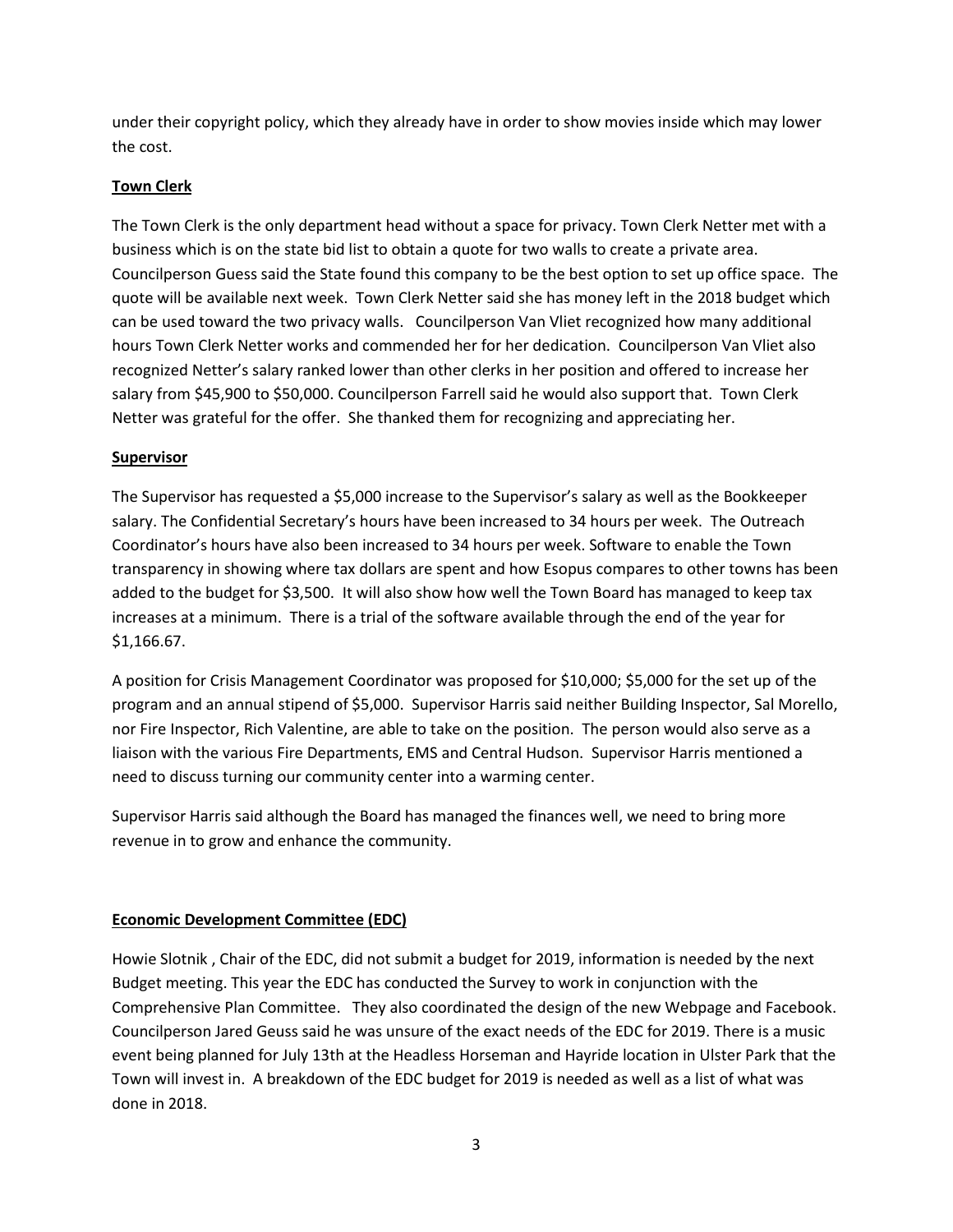#### **Transfer Station – Lenny Liberta**

There is a need to increase the number of patrons at the Transfer Station to raise the revenue. Lenny Liberta continues to make improvements to the Transfer Station to make it a welcoming environment. However, he is still disappointed in the number of households that actually hold permits. A request for a carport to cover the final roll off was made. The carport that has already been installed has proven that the diversion of water has helped reduce the weight of the roll off every time it is pulled.

### **\*Chris Farrell left the meeting at 12:02 pm.**

### **Water Chestnut Machine (CHESTER)**

Carol Tomassetti said the water chestnut machine (Chester) is in need of some "TLC" from Feeney's Shipyard. Dan Vedder will reach out to them to see if they will donate the labor for the repairs to the water chestnut machine. Scenic Hudson has made a \$500 donation. Carol contacted Wayne County to gather information regarding equipment longevity. Boats usually last about 10 years. Our Water Chestnut Machine is 8 years old and we need to start thinking about budgeting in reserves to replace it. A suggestion was made to purchase a pump for \$900 to filter the fluids which will keep the hydraulics healthier. Esopus can cut approximately 6 hours a day due to the tides and they stop cutting in August. There are not as many volunteers as there have been in the past and Carol would like to explore the option of paying someone \$4,500 to cut full time. The chestnut harvesting is a necessary part of the Local Waterfront Revitalization Program (LWRP). There may be an opportunity to piggyback on the grant to maintain the shore line.

#### **Town Board/Cemeteries**

The implementation of the Master Plan, LWRP work and Estuary Plan was budgeted \$100,000. Cemetery abandonment is becoming an issue for towns across New York State. The Town has already taken over the Pleasant view cemetery behind the apple bin and it is expected the the Riverview Cemetery will shortly follow. We currently contract the work out and it can get costly. Dan Vedder has a line for an additional person whom he has not hired in the past few years, so Town Clerk Holly Netter suggested that the forth individual was hired to handle the cemeteries and we would not need to increase the budget by \$10,000.

#### **Water Sewer**

Don Kiernan was on vacation. Further clarification on his budget is needed.

### **Planning Board**

A request to increase April Oneto's Salary to \$21.00 was made; her current rate is \$18.37. A desk lift in the amount of \$450 was also requested. The contract amount for the new planner needs to be confirmed . It may be less than Myles Putman's previous contract. Legal fees for \$4,000 will also be